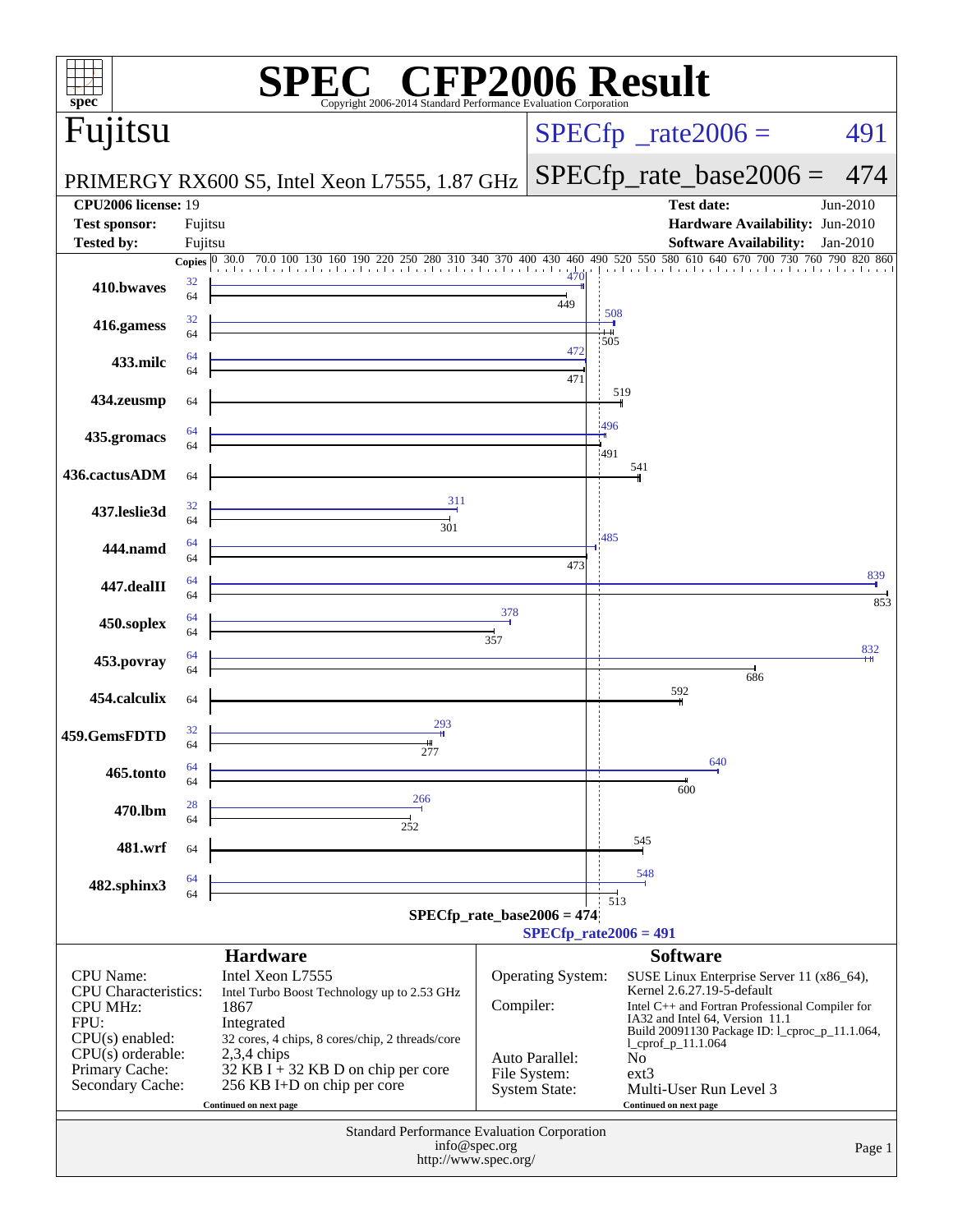| SPECCEP2006 Result Topyright 2006-2014 Standard Performance Evaluation Corporation<br>$spec^*$ |                                                                           |                |       |                |                                                        |                                 |       |               |                           |              |                |              |                |              |
|------------------------------------------------------------------------------------------------|---------------------------------------------------------------------------|----------------|-------|----------------|--------------------------------------------------------|---------------------------------|-------|---------------|---------------------------|--------------|----------------|--------------|----------------|--------------|
| Fujitsu                                                                                        |                                                                           |                |       |                |                                                        |                                 |       |               | $SPECfp\_rate2006 =$      |              |                | 491          |                |              |
| PRIMERGY RX600 S5, Intel Xeon L7555, 1.87 GHz                                                  |                                                                           |                |       |                |                                                        |                                 |       |               | $SPECfp_rate\_base2006 =$ |              |                | 474          |                |              |
| CPU2006 license: 19                                                                            |                                                                           |                |       |                |                                                        | <b>Test date:</b><br>$Jun-2010$ |       |               |                           |              |                |              |                |              |
| Hardware Availability: Jun-2010<br><b>Test sponsor:</b><br>Fujitsu                             |                                                                           |                |       |                |                                                        |                                 |       |               |                           |              |                |              |                |              |
| <b>Software Availability:</b><br><b>Tested by:</b><br>Fujitsu<br>Jan-2010                      |                                                                           |                |       |                |                                                        |                                 |       |               |                           |              |                |              |                |              |
| L3 Cache:<br>24 MB I+D on chip per chip                                                        |                                                                           |                |       |                | <b>Base Pointers:</b><br>64-bit                        |                                 |       |               |                           |              |                |              |                |              |
| Memory:                                                                                        | Other Cache:<br>None<br>256 GB (64x4 GB PC3-10600R, 2 rank, CL9-9-9, ECC, |                |       |                | Peak Pointers:<br>32/64-bit<br>Other Software:<br>None |                                 |       |               |                           |              |                |              |                |              |
| see add'l detail in notes)<br>Disk Subsystem:<br>1 x SAS, 300 GB, 10000 RPM                    |                                                                           |                |       |                |                                                        |                                 |       |               |                           |              |                |              |                |              |
| Other Hardware:<br>None                                                                        |                                                                           |                |       |                |                                                        |                                 |       |               |                           |              |                |              |                |              |
|                                                                                                |                                                                           |                |       |                |                                                        |                                 |       |               |                           |              |                |              |                |              |
|                                                                                                |                                                                           |                |       |                |                                                        | <b>Results Table</b>            |       |               |                           |              |                |              |                |              |
|                                                                                                |                                                                           |                |       | <b>Base</b>    |                                                        |                                 |       |               |                           |              | <b>Peak</b>    |              |                |              |
| <b>Benchmark</b>                                                                               | <b>Copies</b>                                                             | <b>Seconds</b> | Ratio | <b>Seconds</b> | Ratio                                                  | <b>Seconds</b>                  | Ratio | <b>Copies</b> | <b>Seconds</b>            | <b>Ratio</b> | <b>Seconds</b> | <b>Ratio</b> | <b>Seconds</b> | <b>Ratio</b> |
| 410.bwayes                                                                                     | 64                                                                        | 1937           | 449   | 1938           | 449                                                    | 1941                            | 448   | 32            | 931                       | 467          | 924            | 470          | 926            | 470          |
| 416.gamess                                                                                     | 64                                                                        | 2484           | 505   | 2470           | 507                                                    | 2524                            | 497   | 32            | 1235                      | 507          | 1230           | 509          | 1232           | 508          |
| 433.milc                                                                                       | 64                                                                        | 1247           | 471   | 1248           | 471                                                    | 1247                            | 471   | 64            | 1244                      | 472          | 1245           | 472          | 1245           | 472          |
| 434.zeusmp                                                                                     | 64                                                                        | 1126           | 517   | 1122           | 519                                                    | 1122                            | 519   | 64            | 1126                      | 517          | 1122           | 519          | 1122           | 519          |
| 435.gromacs                                                                                    | 64                                                                        | 928            | 492   | 930            | 491                                                    | 930                             | 491   | 64            | 922                       | 496          | 921            | 496          | 918            | 498          |
| 436.cactusADM                                                                                  | 64                                                                        | 1413           | 541   | 1414           | 541                                                    | 1419                            | 539   | 64            | 1413                      | 541          | <b>1414</b>    | 541          | 1419           | 539          |
| 437.leslie3d                                                                                   | 64                                                                        | 1997           | 301   | 1997           | 301                                                    | 1998                            | 301   | 32            | 967                       | 311          | 968            | 311          | 968            | 311          |
| 444.namd                                                                                       | 64                                                                        | 1085           | 473   | 1083           | 474                                                    | 1084                            | 473   | 64            | 1056                      | 486          | 1058           | 485          | 1059           | 485          |
| 447.dealII                                                                                     | 64                                                                        | 858            | 854   | 859            | 853                                                    | 859                             | 852   | 64            | 872                       | 840          | 874            | 838          | 873            | 839          |
| 450.soplex                                                                                     | 64                                                                        | 1492           | 358   | 1495           | 357                                                    | 1494                            | 357   | 64            | 1413                      | 378          | 1414           | 378          | 1414           | 378          |
| 453.povray                                                                                     | 64                                                                        | 497            | 686   | 496            | 687                                                    | 496                             | 686   | 64            | 409                       | 832          | 412            | 826          | 408            | 834          |
| 454.calculix                                                                                   | 64                                                                        | 889            | 594   | 892            | 592                                                    | 892                             | 592   | 64            | 889                       | 594          | 892            | 592          | 892            | 592          |
| 459.GemsFDTD                                                                                   | 64                                                                        | 2478           | 274   | 2451           | 277                                                    | 2435                            | 279   | 32            | 1159                      | 293          | 1154           | 294          | 1170           | 290          |
| 465.tonto                                                                                      | 64                                                                        | 1049           | 600   | 1051           | 599                                                    | 1048                            | 601   | 64            | 985                       | 639          | 983            | 641          | 984            | 640          |
| 470.1bm                                                                                        | 64                                                                        | 3496           | 252   | 3494           | 252                                                    | 3492                            | 252   | 28            | 1444                      | 266          | 1444           | 266          | 1444           | 266          |

[482.sphinx3](http://www.spec.org/auto/cpu2006/Docs/482.sphinx3.html) 64 2432 513 **[2431](http://www.spec.org/auto/cpu2006/Docs/result-fields.html#Median) [513](http://www.spec.org/auto/cpu2006/Docs/result-fields.html#Median)** 2430 513 64 **[2275](http://www.spec.org/auto/cpu2006/Docs/result-fields.html#Median) [548](http://www.spec.org/auto/cpu2006/Docs/result-fields.html#Median)** 2277 548 2275 548 Results appear in the [order in which they were run.](http://www.spec.org/auto/cpu2006/Docs/result-fields.html#RunOrder) Bold underlined text [indicates a median measurement.](http://www.spec.org/auto/cpu2006/Docs/result-fields.html#Median)

[481.wrf](http://www.spec.org/auto/cpu2006/Docs/481.wrf.html) 64 **[1312](http://www.spec.org/auto/cpu2006/Docs/result-fields.html#Median) [545](http://www.spec.org/auto/cpu2006/Docs/result-fields.html#Median)** 1313 544 1311 545 64 **[1312](http://www.spec.org/auto/cpu2006/Docs/result-fields.html#Median) [545](http://www.spec.org/auto/cpu2006/Docs/result-fields.html#Median)** 1313 544 1311 545

#### **[Submit Notes](http://www.spec.org/auto/cpu2006/Docs/result-fields.html#SubmitNotes)**

The config file option 'submit' was used. numactl was used to bind copies to the cores

### **[Operating System Notes](http://www.spec.org/auto/cpu2006/Docs/result-fields.html#OperatingSystemNotes)**

'ulimit -s unlimited' was used to set the stacksize to unlimited prior to run

### **[Platform Notes](http://www.spec.org/auto/cpu2006/Docs/result-fields.html#PlatformNotes)**

The system automatically configures the memory to run at 978 MHz.

Standard Performance Evaluation Corporation [info@spec.org](mailto:info@spec.org) <http://www.spec.org/>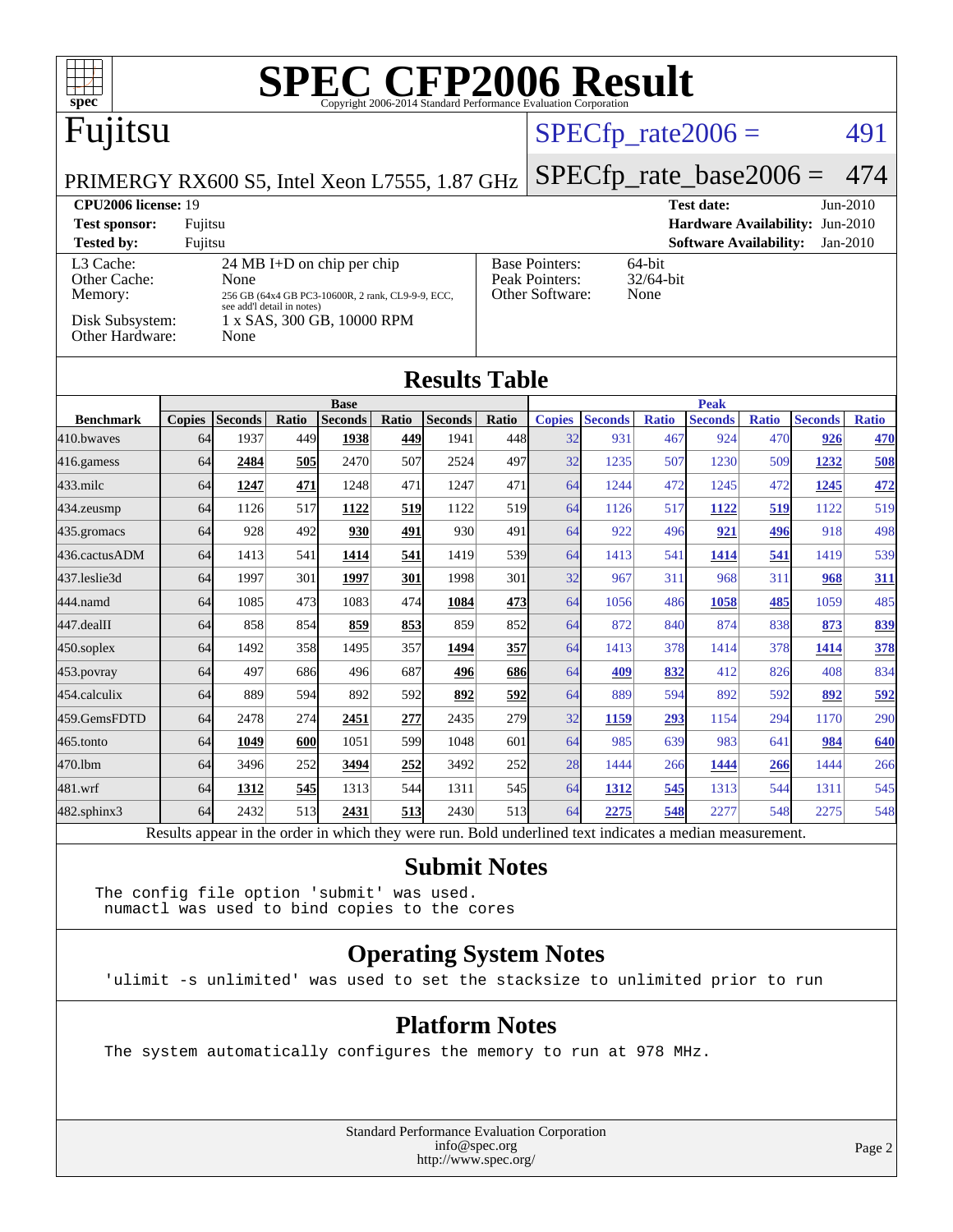# Fujitsu

 $SPECTp_rate2006 =$  491

[SPECfp\\_rate\\_base2006 =](http://www.spec.org/auto/cpu2006/Docs/result-fields.html#SPECfpratebase2006) 474

PRIMERGY RX600 S5, Intel Xeon L7555, 1.87 GHz

**[CPU2006 license:](http://www.spec.org/auto/cpu2006/Docs/result-fields.html#CPU2006license)** 19 **[Test date:](http://www.spec.org/auto/cpu2006/Docs/result-fields.html#Testdate)** Jun-2010 **[Test sponsor:](http://www.spec.org/auto/cpu2006/Docs/result-fields.html#Testsponsor)** Fujitsu **[Hardware Availability:](http://www.spec.org/auto/cpu2006/Docs/result-fields.html#HardwareAvailability)** Jun-2010 **[Tested by:](http://www.spec.org/auto/cpu2006/Docs/result-fields.html#Testedby)** Fujitsu **[Software Availability:](http://www.spec.org/auto/cpu2006/Docs/result-fields.html#SoftwareAvailability)** Jan-2010

### **[General Notes](http://www.spec.org/auto/cpu2006/Docs/result-fields.html#GeneralNotes)**

 For information about Fujitsu please visit: <http://www.fujitsu.com> Binaries were compiled on SLES 10 with Binutils 2.18.50.0.7.20080502

### **[Base Compiler Invocation](http://www.spec.org/auto/cpu2006/Docs/result-fields.html#BaseCompilerInvocation)**

[C benchmarks](http://www.spec.org/auto/cpu2006/Docs/result-fields.html#Cbenchmarks):

 $\frac{1}{2}$ cc  $-\text{m64}$ 

[C++ benchmarks:](http://www.spec.org/auto/cpu2006/Docs/result-fields.html#CXXbenchmarks) [icpc -m64](http://www.spec.org/cpu2006/results/res2010q3/cpu2006-20100702-12052.flags.html#user_CXXbase_intel_icpc_64bit_bedb90c1146cab66620883ef4f41a67e)

[Fortran benchmarks](http://www.spec.org/auto/cpu2006/Docs/result-fields.html#Fortranbenchmarks): [ifort -m64](http://www.spec.org/cpu2006/results/res2010q3/cpu2006-20100702-12052.flags.html#user_FCbase_intel_ifort_64bit_ee9d0fb25645d0210d97eb0527dcc06e)

[Benchmarks using both Fortran and C](http://www.spec.org/auto/cpu2006/Docs/result-fields.html#BenchmarksusingbothFortranandC): [icc -m64](http://www.spec.org/cpu2006/results/res2010q3/cpu2006-20100702-12052.flags.html#user_CC_FCbase_intel_icc_64bit_0b7121f5ab7cfabee23d88897260401c) [ifort -m64](http://www.spec.org/cpu2006/results/res2010q3/cpu2006-20100702-12052.flags.html#user_CC_FCbase_intel_ifort_64bit_ee9d0fb25645d0210d97eb0527dcc06e)

### **[Base Portability Flags](http://www.spec.org/auto/cpu2006/Docs/result-fields.html#BasePortabilityFlags)**

| 410.bwaves: -DSPEC CPU LP64                |                                                                |
|--------------------------------------------|----------------------------------------------------------------|
| 416.gamess: -DSPEC_CPU_LP64                |                                                                |
| 433.milc: -DSPEC CPU LP64                  |                                                                |
| 434.zeusmp: -DSPEC_CPU_LP64                |                                                                |
| 435.gromacs: -DSPEC_CPU_LP64 -nofor_main   |                                                                |
| 436.cactusADM: -DSPEC_CPU_LP64 -nofor main |                                                                |
| 437.leslie3d: -DSPEC CPU LP64              |                                                                |
| 444.namd: -DSPEC CPU LP64                  |                                                                |
| 447.dealII: -DSPEC_CPU LP64                |                                                                |
| 450.soplex: -DSPEC CPU LP64                |                                                                |
| 453.povray: -DSPEC_CPU_LP64                |                                                                |
| 454.calculix: -DSPEC_CPU_LP64 -nofor_main  |                                                                |
| 459.GemsFDTD: -DSPEC CPU LP64              |                                                                |
| 465.tonto: -DSPEC CPU LP64                 |                                                                |
| 470.1bm: -DSPEC CPU LP64                   |                                                                |
|                                            | 481.wrf: -DSPEC CPU_LP64 -DSPEC_CPU_CASE_FLAG -DSPEC_CPU_LINUX |
| 482.sphinx3: -DSPEC_CPU_LP64               |                                                                |

### **[Base Optimization Flags](http://www.spec.org/auto/cpu2006/Docs/result-fields.html#BaseOptimizationFlags)**

[C benchmarks](http://www.spec.org/auto/cpu2006/Docs/result-fields.html#Cbenchmarks): [-xSSE4.2](http://www.spec.org/cpu2006/results/res2010q3/cpu2006-20100702-12052.flags.html#user_CCbase_f-xSSE42_f91528193cf0b216347adb8b939d4107) [-ipo](http://www.spec.org/cpu2006/results/res2010q3/cpu2006-20100702-12052.flags.html#user_CCbase_f-ipo) [-O3](http://www.spec.org/cpu2006/results/res2010q3/cpu2006-20100702-12052.flags.html#user_CCbase_f-O3) [-no-prec-div](http://www.spec.org/cpu2006/results/res2010q3/cpu2006-20100702-12052.flags.html#user_CCbase_f-no-prec-div) [-static](http://www.spec.org/cpu2006/results/res2010q3/cpu2006-20100702-12052.flags.html#user_CCbase_f-static)

[C++ benchmarks:](http://www.spec.org/auto/cpu2006/Docs/result-fields.html#CXXbenchmarks) [-xSSE4.2](http://www.spec.org/cpu2006/results/res2010q3/cpu2006-20100702-12052.flags.html#user_CXXbase_f-xSSE42_f91528193cf0b216347adb8b939d4107) [-ipo](http://www.spec.org/cpu2006/results/res2010q3/cpu2006-20100702-12052.flags.html#user_CXXbase_f-ipo) [-O3](http://www.spec.org/cpu2006/results/res2010q3/cpu2006-20100702-12052.flags.html#user_CXXbase_f-O3) [-no-prec-div](http://www.spec.org/cpu2006/results/res2010q3/cpu2006-20100702-12052.flags.html#user_CXXbase_f-no-prec-div) [-static](http://www.spec.org/cpu2006/results/res2010q3/cpu2006-20100702-12052.flags.html#user_CXXbase_f-static)

Continued on next page

Standard Performance Evaluation Corporation [info@spec.org](mailto:info@spec.org) <http://www.spec.org/>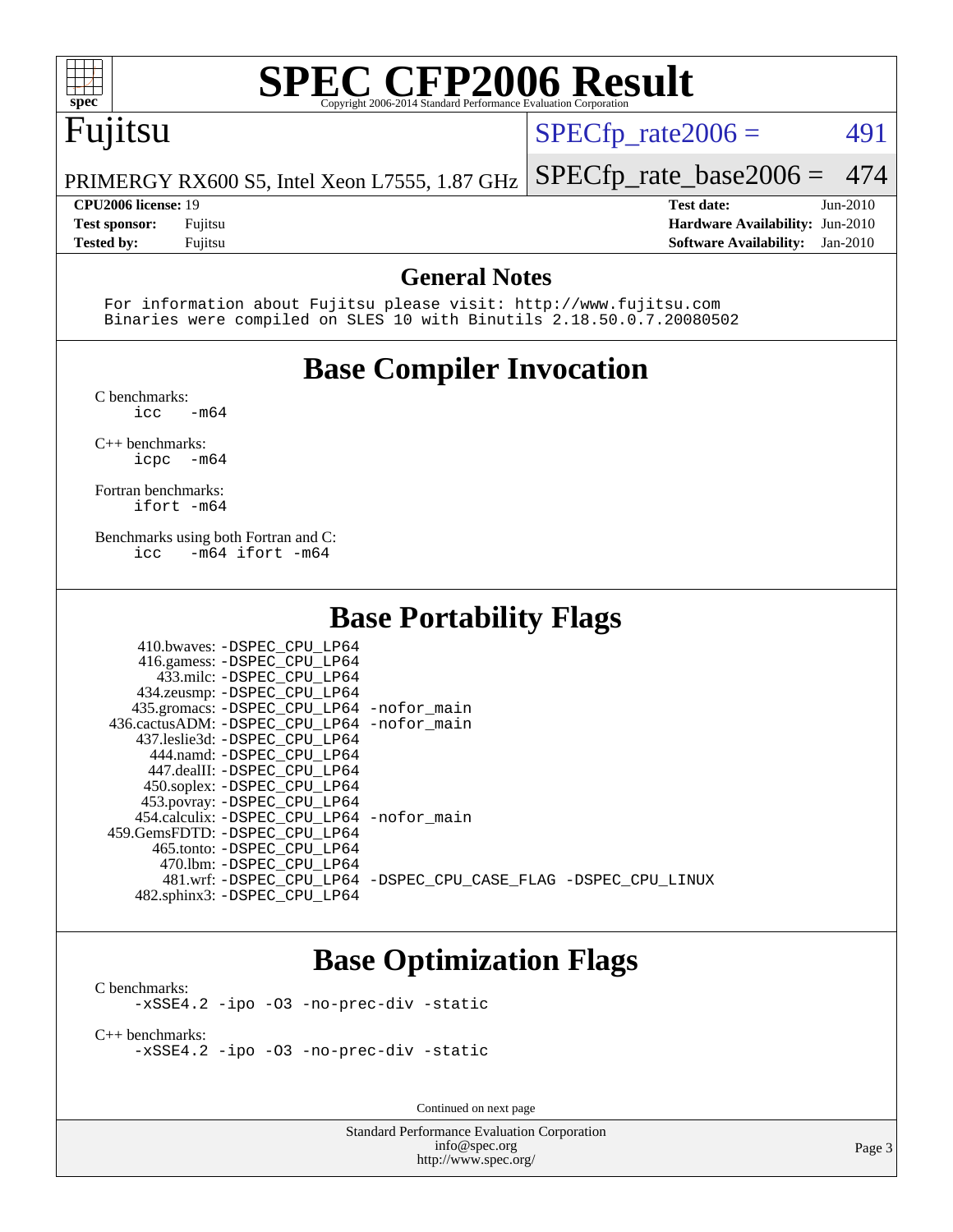

# Fujitsu

 $SPECTp_rate2006 =$  491

PRIMERGY RX600 S5, Intel Xeon L7555, 1.87 GHz [SPECfp\\_rate\\_base2006 =](http://www.spec.org/auto/cpu2006/Docs/result-fields.html#SPECfpratebase2006) 474

**[CPU2006 license:](http://www.spec.org/auto/cpu2006/Docs/result-fields.html#CPU2006license)** 19 **[Test date:](http://www.spec.org/auto/cpu2006/Docs/result-fields.html#Testdate)** Jun-2010 **[Test sponsor:](http://www.spec.org/auto/cpu2006/Docs/result-fields.html#Testsponsor)** Fujitsu **[Hardware Availability:](http://www.spec.org/auto/cpu2006/Docs/result-fields.html#HardwareAvailability)** Jun-2010 **[Tested by:](http://www.spec.org/auto/cpu2006/Docs/result-fields.html#Testedby)** Fujitsu **[Software Availability:](http://www.spec.org/auto/cpu2006/Docs/result-fields.html#SoftwareAvailability)** Jan-2010

## **[Base Optimization Flags \(Continued\)](http://www.spec.org/auto/cpu2006/Docs/result-fields.html#BaseOptimizationFlags)**

[Fortran benchmarks](http://www.spec.org/auto/cpu2006/Docs/result-fields.html#Fortranbenchmarks): [-xSSE4.2](http://www.spec.org/cpu2006/results/res2010q3/cpu2006-20100702-12052.flags.html#user_FCbase_f-xSSE42_f91528193cf0b216347adb8b939d4107) [-ipo](http://www.spec.org/cpu2006/results/res2010q3/cpu2006-20100702-12052.flags.html#user_FCbase_f-ipo) [-O3](http://www.spec.org/cpu2006/results/res2010q3/cpu2006-20100702-12052.flags.html#user_FCbase_f-O3) [-no-prec-div](http://www.spec.org/cpu2006/results/res2010q3/cpu2006-20100702-12052.flags.html#user_FCbase_f-no-prec-div) [-static](http://www.spec.org/cpu2006/results/res2010q3/cpu2006-20100702-12052.flags.html#user_FCbase_f-static)

[Benchmarks using both Fortran and C](http://www.spec.org/auto/cpu2006/Docs/result-fields.html#BenchmarksusingbothFortranandC): [-xSSE4.2](http://www.spec.org/cpu2006/results/res2010q3/cpu2006-20100702-12052.flags.html#user_CC_FCbase_f-xSSE42_f91528193cf0b216347adb8b939d4107) [-ipo](http://www.spec.org/cpu2006/results/res2010q3/cpu2006-20100702-12052.flags.html#user_CC_FCbase_f-ipo) [-O3](http://www.spec.org/cpu2006/results/res2010q3/cpu2006-20100702-12052.flags.html#user_CC_FCbase_f-O3) [-no-prec-div](http://www.spec.org/cpu2006/results/res2010q3/cpu2006-20100702-12052.flags.html#user_CC_FCbase_f-no-prec-div) [-static](http://www.spec.org/cpu2006/results/res2010q3/cpu2006-20100702-12052.flags.html#user_CC_FCbase_f-static)

**[Peak Compiler Invocation](http://www.spec.org/auto/cpu2006/Docs/result-fields.html#PeakCompilerInvocation)**

[C benchmarks \(except as noted below\)](http://www.spec.org/auto/cpu2006/Docs/result-fields.html#Cbenchmarksexceptasnotedbelow):  $\text{icc}$  -m64

482.sphinx3: [icc -m32](http://www.spec.org/cpu2006/results/res2010q3/cpu2006-20100702-12052.flags.html#user_peakCCLD482_sphinx3_intel_icc_32bit_a6a621f8d50482236b970c6ac5f55f93)

[C++ benchmarks \(except as noted below\):](http://www.spec.org/auto/cpu2006/Docs/result-fields.html#CXXbenchmarksexceptasnotedbelow) [icpc -m64](http://www.spec.org/cpu2006/results/res2010q3/cpu2006-20100702-12052.flags.html#user_CXXpeak_intel_icpc_64bit_bedb90c1146cab66620883ef4f41a67e)

450.soplex: [icpc -m32](http://www.spec.org/cpu2006/results/res2010q3/cpu2006-20100702-12052.flags.html#user_peakCXXLD450_soplex_intel_icpc_32bit_4e5a5ef1a53fd332b3c49e69c3330699)

[Fortran benchmarks](http://www.spec.org/auto/cpu2006/Docs/result-fields.html#Fortranbenchmarks): [ifort -m64](http://www.spec.org/cpu2006/results/res2010q3/cpu2006-20100702-12052.flags.html#user_FCpeak_intel_ifort_64bit_ee9d0fb25645d0210d97eb0527dcc06e)

[Benchmarks using both Fortran and C](http://www.spec.org/auto/cpu2006/Docs/result-fields.html#BenchmarksusingbothFortranandC): [icc -m64](http://www.spec.org/cpu2006/results/res2010q3/cpu2006-20100702-12052.flags.html#user_CC_FCpeak_intel_icc_64bit_0b7121f5ab7cfabee23d88897260401c) [ifort -m64](http://www.spec.org/cpu2006/results/res2010q3/cpu2006-20100702-12052.flags.html#user_CC_FCpeak_intel_ifort_64bit_ee9d0fb25645d0210d97eb0527dcc06e)

### **[Peak Portability Flags](http://www.spec.org/auto/cpu2006/Docs/result-fields.html#PeakPortabilityFlags)**

| 410.bwaves: -DSPEC CPU LP64                                    |  |
|----------------------------------------------------------------|--|
| 416.gamess: -DSPEC_CPU_LP64                                    |  |
| 433.milc: -DSPEC CPU LP64                                      |  |
| 434.zeusmp: -DSPEC_CPU_LP64                                    |  |
| 435.gromacs: -DSPEC_CPU_LP64 -nofor_main                       |  |
| 436.cactusADM: -DSPEC CPU LP64 -nofor main                     |  |
| 437.leslie3d: -DSPEC CPU LP64                                  |  |
| 444.namd: -DSPEC_CPU_LP64                                      |  |
| 447.dealII: -DSPEC CPU LP64                                    |  |
| 453.povray: -DSPEC_CPU_LP64                                    |  |
| 454.calculix: -DSPEC_CPU_LP64 -nofor_main                      |  |
| 459.GemsFDTD: -DSPEC CPU LP64                                  |  |
| 465.tonto: - DSPEC CPU LP64                                    |  |
| 470.1bm: - DSPEC CPU LP64                                      |  |
| 481.wrf: -DSPEC_CPU_LP64 -DSPEC_CPU_CASE_FLAG -DSPEC_CPU_LINUX |  |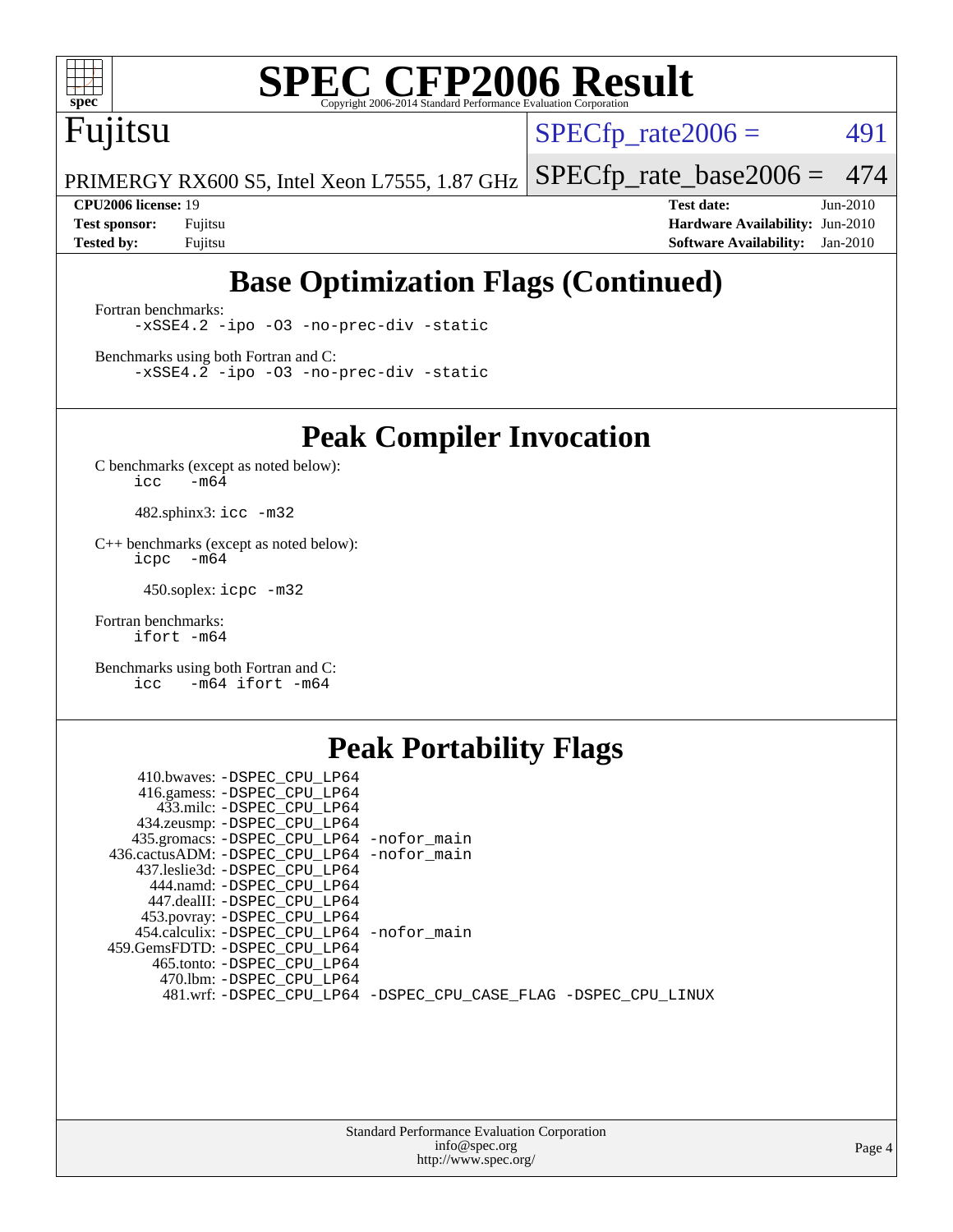

 $SPECTp\_rate2006 = 491$ 

PRIMERGY RX600 S5, Intel Xeon L7555, 1.87 GHz [SPECfp\\_rate\\_base2006 =](http://www.spec.org/auto/cpu2006/Docs/result-fields.html#SPECfpratebase2006) 474

Fujitsu

**[CPU2006 license:](http://www.spec.org/auto/cpu2006/Docs/result-fields.html#CPU2006license)** 19 **[Test date:](http://www.spec.org/auto/cpu2006/Docs/result-fields.html#Testdate)** Jun-2010 **[Test sponsor:](http://www.spec.org/auto/cpu2006/Docs/result-fields.html#Testsponsor)** Fujitsu **[Hardware Availability:](http://www.spec.org/auto/cpu2006/Docs/result-fields.html#HardwareAvailability)** Jun-2010 **[Tested by:](http://www.spec.org/auto/cpu2006/Docs/result-fields.html#Testedby)** Fujitsu **[Software Availability:](http://www.spec.org/auto/cpu2006/Docs/result-fields.html#SoftwareAvailability)** Jan-2010

## **[Peak Optimization Flags](http://www.spec.org/auto/cpu2006/Docs/result-fields.html#PeakOptimizationFlags)**

#### [C benchmarks](http://www.spec.org/auto/cpu2006/Docs/result-fields.html#Cbenchmarks):

 433.milc: [-xSSE4.2](http://www.spec.org/cpu2006/results/res2010q3/cpu2006-20100702-12052.flags.html#user_peakPASS2_CFLAGSPASS2_LDFLAGS433_milc_f-xSSE42_f91528193cf0b216347adb8b939d4107)(pass 2) [-prof-gen](http://www.spec.org/cpu2006/results/res2010q3/cpu2006-20100702-12052.flags.html#user_peakPASS1_CFLAGSPASS1_LDFLAGS433_milc_prof_gen_e43856698f6ca7b7e442dfd80e94a8fc)(pass 1) [-ipo](http://www.spec.org/cpu2006/results/res2010q3/cpu2006-20100702-12052.flags.html#user_peakPASS2_CFLAGSPASS2_LDFLAGS433_milc_f-ipo)(pass 2) [-O3](http://www.spec.org/cpu2006/results/res2010q3/cpu2006-20100702-12052.flags.html#user_peakPASS2_CFLAGSPASS2_LDFLAGS433_milc_f-O3)(pass 2) [-no-prec-div](http://www.spec.org/cpu2006/results/res2010q3/cpu2006-20100702-12052.flags.html#user_peakPASS2_CFLAGSPASS2_LDFLAGS433_milc_f-no-prec-div)(pass 2) [-static](http://www.spec.org/cpu2006/results/res2010q3/cpu2006-20100702-12052.flags.html#user_peakPASS2_CFLAGSPASS2_LDFLAGS433_milc_f-static)(pass 2) [-prof-use](http://www.spec.org/cpu2006/results/res2010q3/cpu2006-20100702-12052.flags.html#user_peakPASS2_CFLAGSPASS2_LDFLAGS433_milc_prof_use_bccf7792157ff70d64e32fe3e1250b55)(pass 2) [-fno-alias](http://www.spec.org/cpu2006/results/res2010q3/cpu2006-20100702-12052.flags.html#user_peakOPTIMIZE433_milc_f-no-alias_694e77f6c5a51e658e82ccff53a9e63a) [-opt-prefetch](http://www.spec.org/cpu2006/results/res2010q3/cpu2006-20100702-12052.flags.html#user_peakOPTIMIZE433_milc_f-opt-prefetch) 470.1bm:  $-xSSE4$ . 2(pass 2)  $-prof-gen(pass 1) -ipo(pass 2) -O3(pass 2)$  $-prof-gen(pass 1) -ipo(pass 2) -O3(pass 2)$  $-prof-gen(pass 1) -ipo(pass 2) -O3(pass 2)$  $-prof-gen(pass 1) -ipo(pass 2) -O3(pass 2)$  $-prof-gen(pass 1) -ipo(pass 2) -O3(pass 2)$  $-prof-gen(pass 1) -ipo(pass 2) -O3(pass 2)$ [-no-prec-div](http://www.spec.org/cpu2006/results/res2010q3/cpu2006-20100702-12052.flags.html#user_peakPASS2_CFLAGSPASS2_LDFLAGS470_lbm_f-no-prec-div)(pass 2) [-static](http://www.spec.org/cpu2006/results/res2010q3/cpu2006-20100702-12052.flags.html#user_peakPASS2_CFLAGSPASS2_LDFLAGS470_lbm_f-static)(pass 2) [-prof-use](http://www.spec.org/cpu2006/results/res2010q3/cpu2006-20100702-12052.flags.html#user_peakPASS2_CFLAGSPASS2_LDFLAGS470_lbm_prof_use_bccf7792157ff70d64e32fe3e1250b55)(pass 2) [-opt-malloc-options=3](http://www.spec.org/cpu2006/results/res2010q3/cpu2006-20100702-12052.flags.html#user_peakOPTIMIZE470_lbm_f-opt-malloc-options_13ab9b803cf986b4ee62f0a5998c2238) [-ansi-alias](http://www.spec.org/cpu2006/results/res2010q3/cpu2006-20100702-12052.flags.html#user_peakOPTIMIZE470_lbm_f-ansi-alias) [-auto-ilp32](http://www.spec.org/cpu2006/results/res2010q3/cpu2006-20100702-12052.flags.html#user_peakCOPTIMIZE470_lbm_f-auto-ilp32) 482.sphinx3: [-xSSE4.2](http://www.spec.org/cpu2006/results/res2010q3/cpu2006-20100702-12052.flags.html#user_peakOPTIMIZE482_sphinx3_f-xSSE42_f91528193cf0b216347adb8b939d4107) [-ipo](http://www.spec.org/cpu2006/results/res2010q3/cpu2006-20100702-12052.flags.html#user_peakOPTIMIZE482_sphinx3_f-ipo) [-O3](http://www.spec.org/cpu2006/results/res2010q3/cpu2006-20100702-12052.flags.html#user_peakOPTIMIZE482_sphinx3_f-O3) [-no-prec-div](http://www.spec.org/cpu2006/results/res2010q3/cpu2006-20100702-12052.flags.html#user_peakOPTIMIZE482_sphinx3_f-no-prec-div) [-static](http://www.spec.org/cpu2006/results/res2010q3/cpu2006-20100702-12052.flags.html#user_peakOPTIMIZE482_sphinx3_f-static) [-unroll2](http://www.spec.org/cpu2006/results/res2010q3/cpu2006-20100702-12052.flags.html#user_peakCOPTIMIZE482_sphinx3_f-unroll_784dae83bebfb236979b41d2422d7ec2) [C++ benchmarks:](http://www.spec.org/auto/cpu2006/Docs/result-fields.html#CXXbenchmarks) 444.namd: [-xSSE4.2](http://www.spec.org/cpu2006/results/res2010q3/cpu2006-20100702-12052.flags.html#user_peakPASS2_CXXFLAGSPASS2_LDFLAGS444_namd_f-xSSE42_f91528193cf0b216347adb8b939d4107)(pass 2) [-prof-gen](http://www.spec.org/cpu2006/results/res2010q3/cpu2006-20100702-12052.flags.html#user_peakPASS1_CXXFLAGSPASS1_LDFLAGS444_namd_prof_gen_e43856698f6ca7b7e442dfd80e94a8fc)(pass 1) [-ipo](http://www.spec.org/cpu2006/results/res2010q3/cpu2006-20100702-12052.flags.html#user_peakPASS2_CXXFLAGSPASS2_LDFLAGS444_namd_f-ipo)(pass 2) [-O3](http://www.spec.org/cpu2006/results/res2010q3/cpu2006-20100702-12052.flags.html#user_peakPASS2_CXXFLAGSPASS2_LDFLAGS444_namd_f-O3)(pass 2) [-no-prec-div](http://www.spec.org/cpu2006/results/res2010q3/cpu2006-20100702-12052.flags.html#user_peakPASS2_CXXFLAGSPASS2_LDFLAGS444_namd_f-no-prec-div)(pass 2) [-static](http://www.spec.org/cpu2006/results/res2010q3/cpu2006-20100702-12052.flags.html#user_peakPASS2_CXXFLAGSPASS2_LDFLAGS444_namd_f-static)(pass 2) [-prof-use](http://www.spec.org/cpu2006/results/res2010q3/cpu2006-20100702-12052.flags.html#user_peakPASS2_CXXFLAGSPASS2_LDFLAGS444_namd_prof_use_bccf7792157ff70d64e32fe3e1250b55)(pass 2) [-fno-alias](http://www.spec.org/cpu2006/results/res2010q3/cpu2006-20100702-12052.flags.html#user_peakCXXOPTIMIZE444_namd_f-no-alias_694e77f6c5a51e658e82ccff53a9e63a) [-auto-ilp32](http://www.spec.org/cpu2006/results/res2010q3/cpu2006-20100702-12052.flags.html#user_peakCXXOPTIMIZE444_namd_f-auto-ilp32) 447.dealII: [-xSSE4.2](http://www.spec.org/cpu2006/results/res2010q3/cpu2006-20100702-12052.flags.html#user_peakPASS2_CXXFLAGSPASS2_LDFLAGS447_dealII_f-xSSE42_f91528193cf0b216347adb8b939d4107)(pass 2) [-prof-gen](http://www.spec.org/cpu2006/results/res2010q3/cpu2006-20100702-12052.flags.html#user_peakPASS1_CXXFLAGSPASS1_LDFLAGS447_dealII_prof_gen_e43856698f6ca7b7e442dfd80e94a8fc)(pass 1) [-ipo](http://www.spec.org/cpu2006/results/res2010q3/cpu2006-20100702-12052.flags.html#user_peakPASS2_CXXFLAGSPASS2_LDFLAGS447_dealII_f-ipo)(pass 2) [-O3](http://www.spec.org/cpu2006/results/res2010q3/cpu2006-20100702-12052.flags.html#user_peakPASS2_CXXFLAGSPASS2_LDFLAGS447_dealII_f-O3)(pass 2) [-no-prec-div](http://www.spec.org/cpu2006/results/res2010q3/cpu2006-20100702-12052.flags.html#user_peakPASS2_CXXFLAGSPASS2_LDFLAGS447_dealII_f-no-prec-div)(pass 2) [-static](http://www.spec.org/cpu2006/results/res2010q3/cpu2006-20100702-12052.flags.html#user_peakPASS2_CXXFLAGSPASS2_LDFLAGS447_dealII_f-static)(pass 2) [-prof-use](http://www.spec.org/cpu2006/results/res2010q3/cpu2006-20100702-12052.flags.html#user_peakPASS2_CXXFLAGSPASS2_LDFLAGS447_dealII_prof_use_bccf7792157ff70d64e32fe3e1250b55)(pass 2) [-unroll2](http://www.spec.org/cpu2006/results/res2010q3/cpu2006-20100702-12052.flags.html#user_peakCXXOPTIMIZE447_dealII_f-unroll_784dae83bebfb236979b41d2422d7ec2) [-ansi-alias](http://www.spec.org/cpu2006/results/res2010q3/cpu2006-20100702-12052.flags.html#user_peakCXXOPTIMIZE447_dealII_f-ansi-alias) [-scalar-rep-](http://www.spec.org/cpu2006/results/res2010q3/cpu2006-20100702-12052.flags.html#user_peakCXXOPTIMIZE447_dealII_f-disablescalarrep_abbcad04450fb118e4809c81d83c8a1d) 450.soplex: [-xSSE4.2](http://www.spec.org/cpu2006/results/res2010q3/cpu2006-20100702-12052.flags.html#user_peakPASS2_CXXFLAGSPASS2_LDFLAGS450_soplex_f-xSSE42_f91528193cf0b216347adb8b939d4107)(pass 2) [-prof-gen](http://www.spec.org/cpu2006/results/res2010q3/cpu2006-20100702-12052.flags.html#user_peakPASS1_CXXFLAGSPASS1_LDFLAGS450_soplex_prof_gen_e43856698f6ca7b7e442dfd80e94a8fc)(pass 1) [-ipo](http://www.spec.org/cpu2006/results/res2010q3/cpu2006-20100702-12052.flags.html#user_peakPASS2_CXXFLAGSPASS2_LDFLAGS450_soplex_f-ipo)(pass 2) [-O3](http://www.spec.org/cpu2006/results/res2010q3/cpu2006-20100702-12052.flags.html#user_peakPASS2_CXXFLAGSPASS2_LDFLAGS450_soplex_f-O3)(pass 2) [-no-prec-div](http://www.spec.org/cpu2006/results/res2010q3/cpu2006-20100702-12052.flags.html#user_peakPASS2_CXXFLAGSPASS2_LDFLAGS450_soplex_f-no-prec-div)(pass 2) [-static](http://www.spec.org/cpu2006/results/res2010q3/cpu2006-20100702-12052.flags.html#user_peakPASS2_CXXFLAGSPASS2_LDFLAGS450_soplex_f-static)(pass 2) [-prof-use](http://www.spec.org/cpu2006/results/res2010q3/cpu2006-20100702-12052.flags.html#user_peakPASS2_CXXFLAGSPASS2_LDFLAGS450_soplex_prof_use_bccf7792157ff70d64e32fe3e1250b55)(pass 2) [-opt-malloc-options=3](http://www.spec.org/cpu2006/results/res2010q3/cpu2006-20100702-12052.flags.html#user_peakOPTIMIZE450_soplex_f-opt-malloc-options_13ab9b803cf986b4ee62f0a5998c2238) 453.povray: [-xSSE4.2](http://www.spec.org/cpu2006/results/res2010q3/cpu2006-20100702-12052.flags.html#user_peakPASS2_CXXFLAGSPASS2_LDFLAGS453_povray_f-xSSE42_f91528193cf0b216347adb8b939d4107)(pass 2) [-prof-gen](http://www.spec.org/cpu2006/results/res2010q3/cpu2006-20100702-12052.flags.html#user_peakPASS1_CXXFLAGSPASS1_LDFLAGS453_povray_prof_gen_e43856698f6ca7b7e442dfd80e94a8fc)(pass 1) [-ipo](http://www.spec.org/cpu2006/results/res2010q3/cpu2006-20100702-12052.flags.html#user_peakPASS2_CXXFLAGSPASS2_LDFLAGS453_povray_f-ipo)(pass 2) [-O3](http://www.spec.org/cpu2006/results/res2010q3/cpu2006-20100702-12052.flags.html#user_peakPASS2_CXXFLAGSPASS2_LDFLAGS453_povray_f-O3)(pass 2) [-no-prec-div](http://www.spec.org/cpu2006/results/res2010q3/cpu2006-20100702-12052.flags.html#user_peakPASS2_CXXFLAGSPASS2_LDFLAGS453_povray_f-no-prec-div)(pass 2) [-static](http://www.spec.org/cpu2006/results/res2010q3/cpu2006-20100702-12052.flags.html#user_peakPASS2_CXXFLAGSPASS2_LDFLAGS453_povray_f-static)(pass 2) [-prof-use](http://www.spec.org/cpu2006/results/res2010q3/cpu2006-20100702-12052.flags.html#user_peakPASS2_CXXFLAGSPASS2_LDFLAGS453_povray_prof_use_bccf7792157ff70d64e32fe3e1250b55)(pass 2) [-unroll4](http://www.spec.org/cpu2006/results/res2010q3/cpu2006-20100702-12052.flags.html#user_peakCXXOPTIMIZE453_povray_f-unroll_4e5e4ed65b7fd20bdcd365bec371b81f) [-ansi-alias](http://www.spec.org/cpu2006/results/res2010q3/cpu2006-20100702-12052.flags.html#user_peakCXXOPTIMIZE453_povray_f-ansi-alias) [Fortran benchmarks](http://www.spec.org/auto/cpu2006/Docs/result-fields.html#Fortranbenchmarks): 410.bwaves: [-xSSE4.2](http://www.spec.org/cpu2006/results/res2010q3/cpu2006-20100702-12052.flags.html#user_peakOPTIMIZE410_bwaves_f-xSSE42_f91528193cf0b216347adb8b939d4107) [-ipo](http://www.spec.org/cpu2006/results/res2010q3/cpu2006-20100702-12052.flags.html#user_peakOPTIMIZE410_bwaves_f-ipo) [-O3](http://www.spec.org/cpu2006/results/res2010q3/cpu2006-20100702-12052.flags.html#user_peakOPTIMIZE410_bwaves_f-O3) [-no-prec-div](http://www.spec.org/cpu2006/results/res2010q3/cpu2006-20100702-12052.flags.html#user_peakOPTIMIZE410_bwaves_f-no-prec-div) [-static](http://www.spec.org/cpu2006/results/res2010q3/cpu2006-20100702-12052.flags.html#user_peakOPTIMIZE410_bwaves_f-static) [-opt-prefetch](http://www.spec.org/cpu2006/results/res2010q3/cpu2006-20100702-12052.flags.html#user_peakOPTIMIZE410_bwaves_f-opt-prefetch) 416.gamess:  $-xSSE4$ . 2(pass 2)  $-prof-gen(pass 1) -ipo(pass 2) -O3(pass 2)$  $-prof-gen(pass 1) -ipo(pass 2) -O3(pass 2)$  $-prof-gen(pass 1) -ipo(pass 2) -O3(pass 2)$  $-prof-gen(pass 1) -ipo(pass 2) -O3(pass 2)$  $-prof-gen(pass 1) -ipo(pass 2) -O3(pass 2)$  $-prof-gen(pass 1) -ipo(pass 2) -O3(pass 2)$ [-no-prec-div](http://www.spec.org/cpu2006/results/res2010q3/cpu2006-20100702-12052.flags.html#user_peakPASS2_FFLAGSPASS2_LDFLAGS416_gamess_f-no-prec-div)(pass 2) [-static](http://www.spec.org/cpu2006/results/res2010q3/cpu2006-20100702-12052.flags.html#user_peakPASS2_FFLAGSPASS2_LDFLAGS416_gamess_f-static)(pass 2) [-prof-use](http://www.spec.org/cpu2006/results/res2010q3/cpu2006-20100702-12052.flags.html#user_peakPASS2_FFLAGSPASS2_LDFLAGS416_gamess_prof_use_bccf7792157ff70d64e32fe3e1250b55)(pass 2) [-unroll2](http://www.spec.org/cpu2006/results/res2010q3/cpu2006-20100702-12052.flags.html#user_peakOPTIMIZE416_gamess_f-unroll_784dae83bebfb236979b41d2422d7ec2) [-Ob0](http://www.spec.org/cpu2006/results/res2010q3/cpu2006-20100702-12052.flags.html#user_peakOPTIMIZE416_gamess_f-Ob_n_fbe6f6428adb7d4b74b1e99bb2444c2d) [-ansi-alias](http://www.spec.org/cpu2006/results/res2010q3/cpu2006-20100702-12052.flags.html#user_peakOPTIMIZE416_gamess_f-ansi-alias) [-scalar-rep-](http://www.spec.org/cpu2006/results/res2010q3/cpu2006-20100702-12052.flags.html#user_peakOPTIMIZE416_gamess_f-disablescalarrep_abbcad04450fb118e4809c81d83c8a1d) 434.zeusmp: basepeak = yes 437.leslie3d: [-xSSE4.2](http://www.spec.org/cpu2006/results/res2010q3/cpu2006-20100702-12052.flags.html#user_peakOPTIMIZE437_leslie3d_f-xSSE42_f91528193cf0b216347adb8b939d4107) [-ipo](http://www.spec.org/cpu2006/results/res2010q3/cpu2006-20100702-12052.flags.html#user_peakOPTIMIZE437_leslie3d_f-ipo) [-O3](http://www.spec.org/cpu2006/results/res2010q3/cpu2006-20100702-12052.flags.html#user_peakOPTIMIZE437_leslie3d_f-O3) [-no-prec-div](http://www.spec.org/cpu2006/results/res2010q3/cpu2006-20100702-12052.flags.html#user_peakOPTIMIZE437_leslie3d_f-no-prec-div) [-static](http://www.spec.org/cpu2006/results/res2010q3/cpu2006-20100702-12052.flags.html#user_peakOPTIMIZE437_leslie3d_f-static)  $459$ .GemsFDTD:  $-xSSE4$ .  $2(pass 2)$  [-prof-gen](http://www.spec.org/cpu2006/results/res2010q3/cpu2006-20100702-12052.flags.html#user_peakPASS1_FFLAGSPASS1_LDFLAGS459_GemsFDTD_prof_gen_e43856698f6ca7b7e442dfd80e94a8fc)(pass 1) [-ipo](http://www.spec.org/cpu2006/results/res2010q3/cpu2006-20100702-12052.flags.html#user_peakPASS2_FFLAGSPASS2_LDFLAGS459_GemsFDTD_f-ipo)(pass 2) -03(pass 2) [-no-prec-div](http://www.spec.org/cpu2006/results/res2010q3/cpu2006-20100702-12052.flags.html#user_peakPASS2_FFLAGSPASS2_LDFLAGS459_GemsFDTD_f-no-prec-div)(pass 2) [-static](http://www.spec.org/cpu2006/results/res2010q3/cpu2006-20100702-12052.flags.html#user_peakPASS2_FFLAGSPASS2_LDFLAGS459_GemsFDTD_f-static)(pass 2) [-prof-use](http://www.spec.org/cpu2006/results/res2010q3/cpu2006-20100702-12052.flags.html#user_peakPASS2_FFLAGSPASS2_LDFLAGS459_GemsFDTD_prof_use_bccf7792157ff70d64e32fe3e1250b55)(pass 2) [-unroll2](http://www.spec.org/cpu2006/results/res2010q3/cpu2006-20100702-12052.flags.html#user_peakOPTIMIZE459_GemsFDTD_f-unroll_784dae83bebfb236979b41d2422d7ec2) [-Ob0](http://www.spec.org/cpu2006/results/res2010q3/cpu2006-20100702-12052.flags.html#user_peakOPTIMIZE459_GemsFDTD_f-Ob_n_fbe6f6428adb7d4b74b1e99bb2444c2d) 465.tonto: [-xSSE4.2](http://www.spec.org/cpu2006/results/res2010q3/cpu2006-20100702-12052.flags.html#user_peakPASS2_FFLAGSPASS2_LDFLAGS465_tonto_f-xSSE42_f91528193cf0b216347adb8b939d4107)(pass 2) [-prof-gen](http://www.spec.org/cpu2006/results/res2010q3/cpu2006-20100702-12052.flags.html#user_peakPASS1_FFLAGSPASS1_LDFLAGS465_tonto_prof_gen_e43856698f6ca7b7e442dfd80e94a8fc)(pass 1) [-ipo](http://www.spec.org/cpu2006/results/res2010q3/cpu2006-20100702-12052.flags.html#user_peakPASS2_FFLAGSPASS2_LDFLAGS465_tonto_f-ipo)(pass 2) [-O3](http://www.spec.org/cpu2006/results/res2010q3/cpu2006-20100702-12052.flags.html#user_peakPASS2_FFLAGSPASS2_LDFLAGS465_tonto_f-O3)(pass 2) [-no-prec-div](http://www.spec.org/cpu2006/results/res2010q3/cpu2006-20100702-12052.flags.html#user_peakPASS2_FFLAGSPASS2_LDFLAGS465_tonto_f-no-prec-div)(pass 2) [-static](http://www.spec.org/cpu2006/results/res2010q3/cpu2006-20100702-12052.flags.html#user_peakPASS2_FFLAGSPASS2_LDFLAGS465_tonto_f-static)(pass 2) [-prof-use](http://www.spec.org/cpu2006/results/res2010q3/cpu2006-20100702-12052.flags.html#user_peakPASS2_FFLAGSPASS2_LDFLAGS465_tonto_prof_use_bccf7792157ff70d64e32fe3e1250b55)(pass 2) [-unroll4](http://www.spec.org/cpu2006/results/res2010q3/cpu2006-20100702-12052.flags.html#user_peakOPTIMIZE465_tonto_f-unroll_4e5e4ed65b7fd20bdcd365bec371b81f) [-auto](http://www.spec.org/cpu2006/results/res2010q3/cpu2006-20100702-12052.flags.html#user_peakOPTIMIZE465_tonto_f-auto) [-inline-calloc](http://www.spec.org/cpu2006/results/res2010q3/cpu2006-20100702-12052.flags.html#user_peakOPTIMIZE465_tonto_f-inline-calloc) [-opt-malloc-options=3](http://www.spec.org/cpu2006/results/res2010q3/cpu2006-20100702-12052.flags.html#user_peakOPTIMIZE465_tonto_f-opt-malloc-options_13ab9b803cf986b4ee62f0a5998c2238) Continued on next page